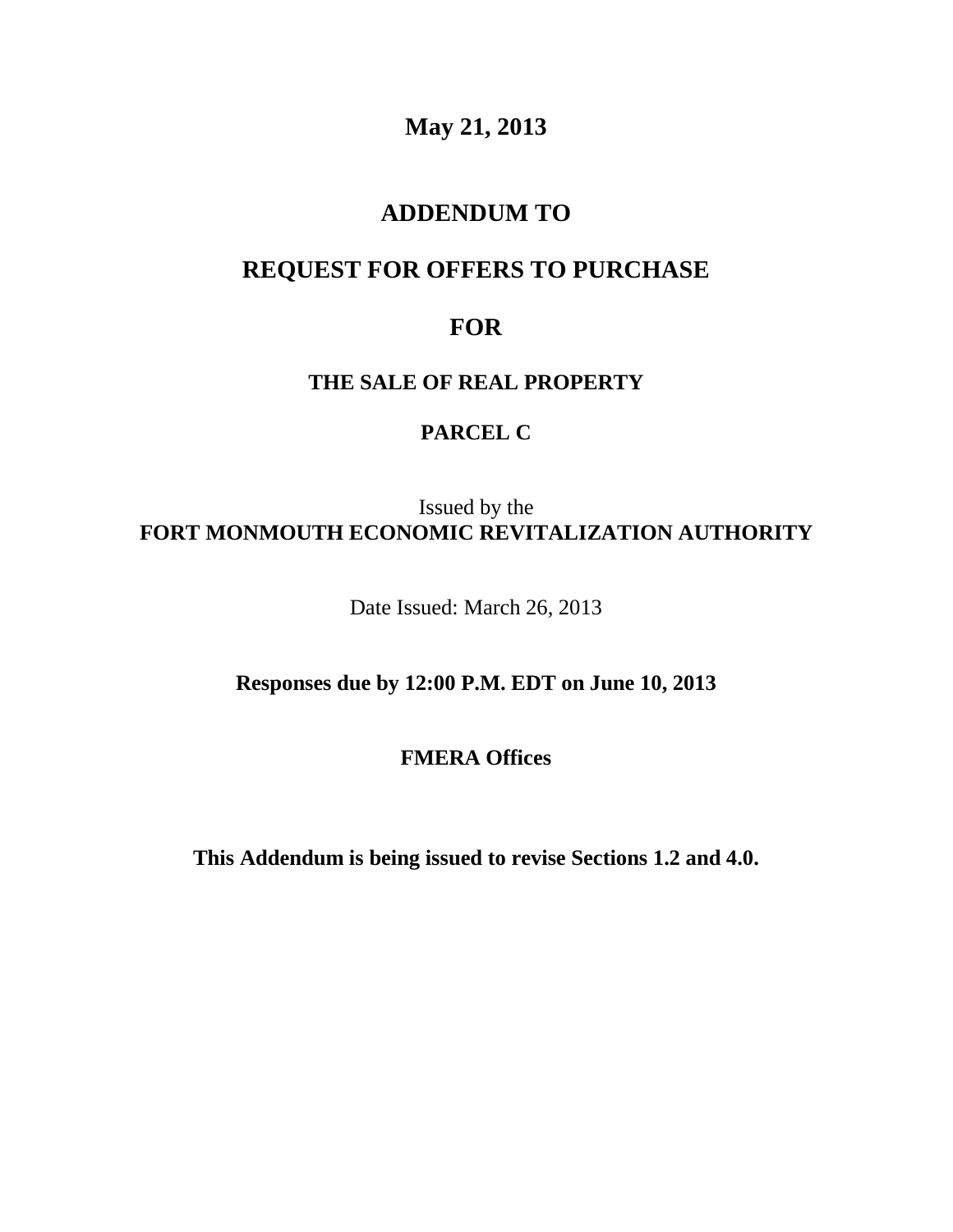### **A. This Addendum revises Section 1.2 as follows below:**

Development has been pursued under Plan Amendment #1; therefore, the overlay district requirements pursuant to Plan Amendment #1 apply to development at the Property. Pursuant to the Reuse Plan and Plan Amendment # 1, the Property can accommodate up to 239 newly constructed dwelling units (82 mixed-use apartments, 33 townhomes, 90 mixed-income apartments, and 34 small-lot detached homes), along with a mixed-use town center of up to nonresidential 80,000sf, and a 27,000sf library. Tinton Fall has subsequently withdrawn its request for a library and so the mixed-use non-residential square footage can be increased by 27,000sf to allow for up to 107,000sf.

Parcel C incorporates part of the Hemphill Neighborhood development district as well as the Town Center development district, as shown in the draft Regulations.

Under the draft Regulations, the Town Center development district's permitted land uses are residential medium density, open space/recreation, mixed use, Institutional/Civic, and retail.

Under the draft Regulations pursuant to Plan Amendment #1, the Hemphill Neighborhood Property's permitted land uses are residential low and medium density, office/research, Institutional/Civic, and open space/recreation.

Medium Density Residential districts allow a maximum of 12 units per acre. Medium Density residential districts allow:

- Stacked flats (2 to 3 units stacked vertically, in attached structures providing up to eight horizontal stacks per structure, total of 16 to 24 units per structure). Up to three stacked flat units may share one entrance at the first level.
- Apartment buildings with four or more units per building and with at least four units sharing each ground-level entrance.
- The maximum height for multi-family stacked flats and apartment buildings is three stories (45 feet).

Low Density residential districts allow a maximum of six units per acre and permit:

- Single Family detached, duplex (stacked vertically or side by side in a detached structure)
- Town houses (only one unit vertically, in attached structures providing up to eight units per structure)
- Each low-density unit shall have its own private entrance at the first level
- The maximum height for single-family detached, duplex, and townhouse units is two and one-half stories (35 feet)

Mixed use residential districts allow a maximum of eight units per acre and permit buildings or structures with a variety of complementary and integrated uses, such as, but not limited to, residential, office, retail, public, and recreation, in a compact form. The majority of the groundfloor area of vertically mixed-use structures should be retail use. Upper stories should be residential or office use, as permitted within each development district. Maximum height for mixed-use buildings is three stories (45 feet).